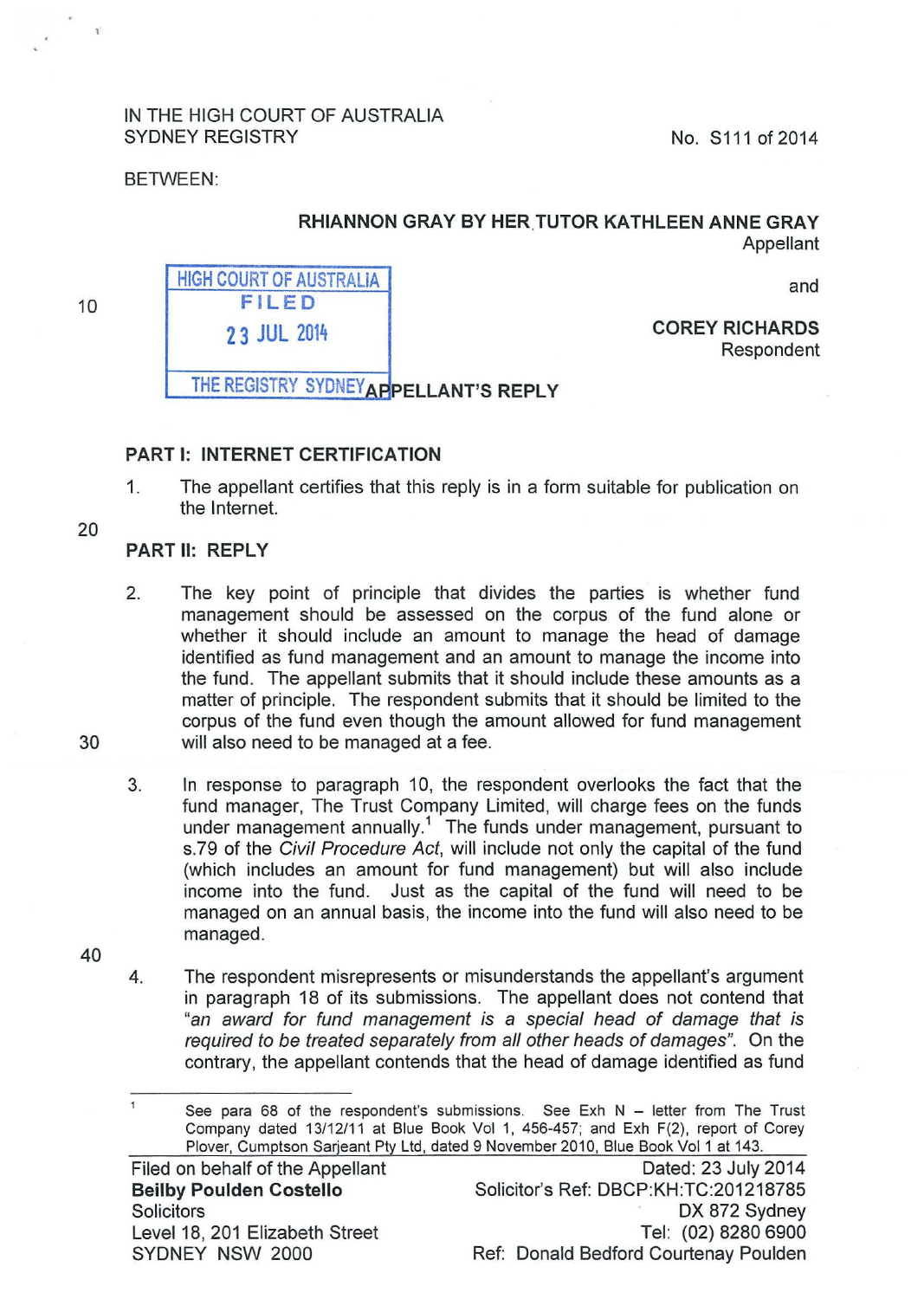management should be treated like any other head of damage. In this regard, just as fund management is awarded to manage all heads of damage which make up the corpus of the fund, including future losses such as economic loss, nursing care, etc, fund management should also be awarded on the head of damage identified as fund management which is also a future loss.

- 5. 10 Fund management is a head of damage which relates to a future loss. Accordingly, the calculation of fund management on the corpus of the fund (not including fund management) has been discounted on the 5% discount tables to take into account the current day value of the loss. As such, the head of damage identified as fund management will also need to be managed so as to return income after tax so as to ensure it will meet all future fund management costs. As the head of damage identified as fund management will also need to be managed, fund management charges will be incurred on that head of damage in the same way as fund management expenses will be incurred in managing other heads of damage representing future losses such as future economic loss, future nursing care and so forth.
- 20 6. 30 In response to paragraph 19, the respondent has misrepresented or misunderstands the appellant's submissions.<sup>2</sup> The appellant does not submit that the discount rate creates a shortfall. On the contrary, provided the funds are invested and return a net income, after tax and inflation are taken into account, equivalent to the discount rate, then there will be no shortfall. The appellant submits that the failure to award fund management on the head of damage identified as fund management, which will need to be managed like all other heads of damage, and the failure to award fund management on income into the fund, will result in an inevitable shortfall. The charge levied by the fund manager on the head of damage identified as fund management, and on income into the fund (which will both need to be managed), if not allowed will by necessity be deducted from the appellant's award of damages. Accordingly, the appellant's award of damages will be reduced to pay for these additional charges. This is the shortfall raised by the appellant. This shortfall is not fictional but rather was acknowledged by both experts who gave evidence at the hearing.<sup>3</sup>
	- 7. In paragraphs 20 through to 22 and 77, the respondent selectively uses the calculations set out in Table 1 and Table 2 attached to the Court of Appeal judgment and referred to by the Chief Justice at paragraphs [85]-[90] of his judgment.<sup>4</sup> It is misleading for the respondent to suggest that the appellant will receive more than she has lost as stated in paragraph 22. Table 2 reflects that the fund must generate an annual income in order to last the appellant's 67 year life expectancy. The notion that the fund will earn an annual income is the basis of the discount rate. It is therefore illogical to

40

 $\mathbf{t}$ 

<sup>2</sup>  The same misrepresentation or misunderstanding appears in paras 24, 47, 52, 53, 54, 57, 83, 84 and 85 of the appellant's submissions.

<sup>3</sup>  Blue Book Vol 1 at 72 line 15-73 line 25. See also Exh F(3), report of Mr Plover, Cumptson Sarjeant Pty Ltd, dated 9 November 2010 at Blue Book Vol 1 at 143.

<sup>4</sup>  Blue Book Vol 2 at 575-577 and 630-631; a clearer reproduction of Tables 1 and 2 are annexed to the report of Mr Plover dated 5 August 2011 at Blue Book Vol 1 at 174-175.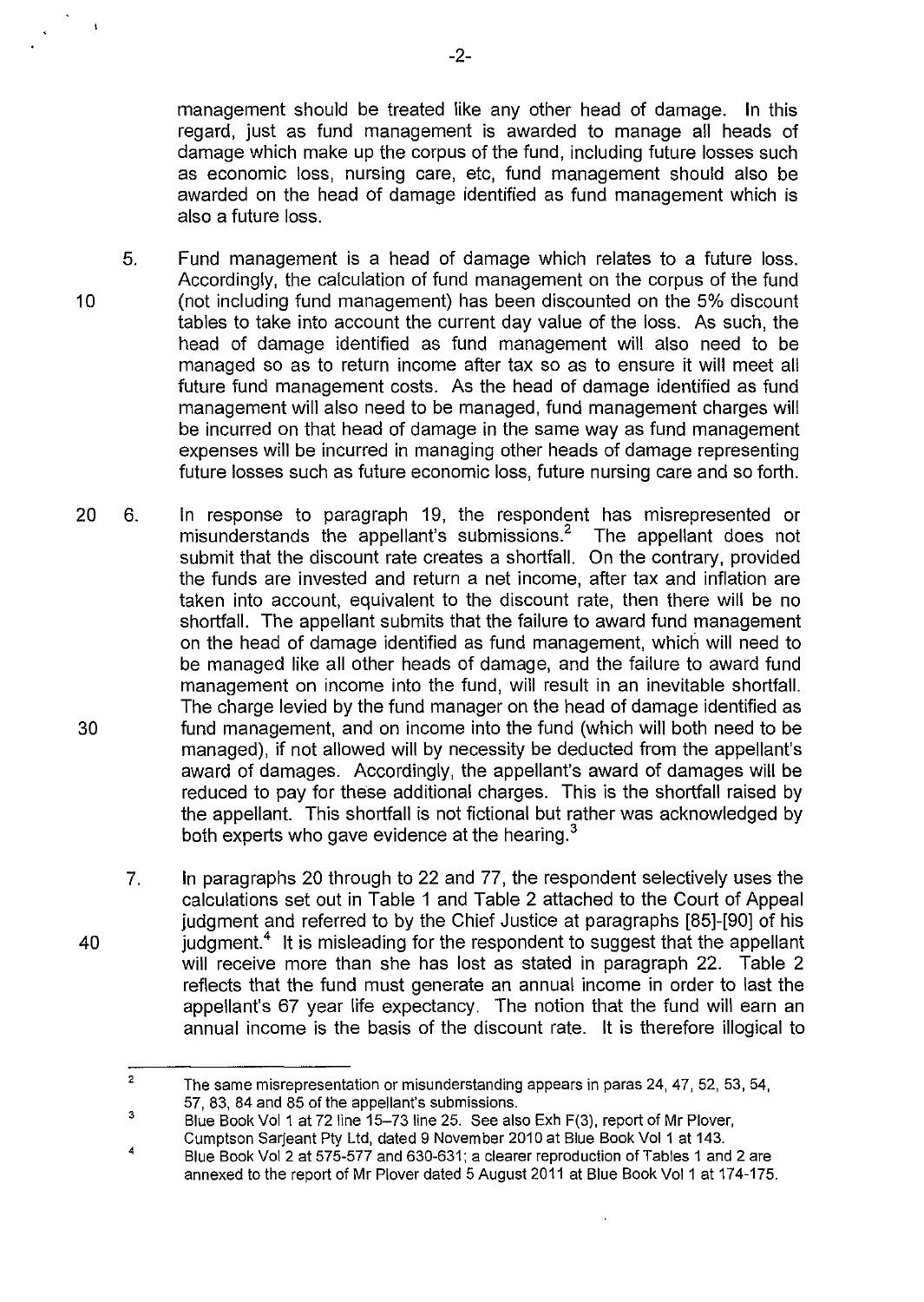acknowledge that the fund will earn income but then refuse to acknowledge that that income will need to be managed pursuant to s.79 of the Civil Procedure Act.

- 8. The respondent's submissions continually misrepresent what the discount rate, imposed by s.127 of the Motor Accidents Compensation Act, reflects.<sup>5</sup> Mr Plover, an actuary, explained what the discount rate reflects using a simple example on page 7 of his report dated 6 July 2011 under the heading "Flawed Mathematical Reasoning".<sup>6</sup> It is clear from the example provided by Mr Plover that in order to ensure that the appellant receives fair compensation, earnings must be added to the fund at the same rate as the discount rate. This interpretation of the discount rate is also applied in Luntz Assessment of Damages for Personal Injury & Death (4<sup>th</sup> Edition) 2002 pp. 355-357 at para 6.1.2-6.1.4. This is what Mr Plover meant when he used the term "*unwinding the discount*" in his report dated 6 July 2011<sup>7</sup> and was the subject of evidence before the trial Judge, $^8$  who dealt with the issue. $9$  The application and effect of the discount rate is a proper matter for expert evidence. It is not the appellant's case that the discount rate undercompensates the appellant. On the contrary, it is the appellant's case that the fund will need to be managed so as to earn income at the discount rate in order to avoid her being undercompensated.
	- 9. As the fund is required by law to be managed pursuant to s.79 of the Civil Procedure Act, and the fund will include income over time, both the amount set aside for fund management and the income into the fund will also need to be managed. This is what Table 2 attached to the Court of Appeal judgment and referred to in the judgment of the Chief Justice at paragraphs [85]-[90] reflects. It is the income which will be managed by the manager that forms the basis of the claim for fund on fund income.
- 30

10

20

- 10. In response to paragraph 40 of the respondent's submissions, the respondent overlooks the fact that the fund must earn income at the discount rate so that the regular drawings reflect the regular expenses incurred by the appellant. If income is added back into the fund then there will be no shortfall. As already submitted, the income which is added back into the fund, and which will need to be managed by the fund manager, is the basis of the claim for fund management on fund income. See paragraph 8 above.
- 40 11. Paragraphs 36, 43 and 44 of the respondent's submissions are based on fund management being awarded on the corpus of the fund alone. No allowance is made for the cost of managing the head of damage identified as fund management or for managing the income into the fund on an annual basis. The Chief Justice in the Court of Appeal noted that to determine the actual income into the fund would require speculation and

<sup>5</sup>  See paras 23-25 and 66-74 of the respondent's submissions.

<sup>6</sup>  Exh F(3) Blue Book Vol 1 at 164.

<sup>7</sup>  Exh F(3), Blue Book Vol 1 bottom of page 163 leading into 164.

B Blue Book Vol 1, at 60 line 25 to 63 line 30, and at 81 line 25 to 82 line 5.

<sup>9</sup>  Judgment of McCallum J, 16 August 2011, Blue Book Vol2 at 474 [42]- 477 [51].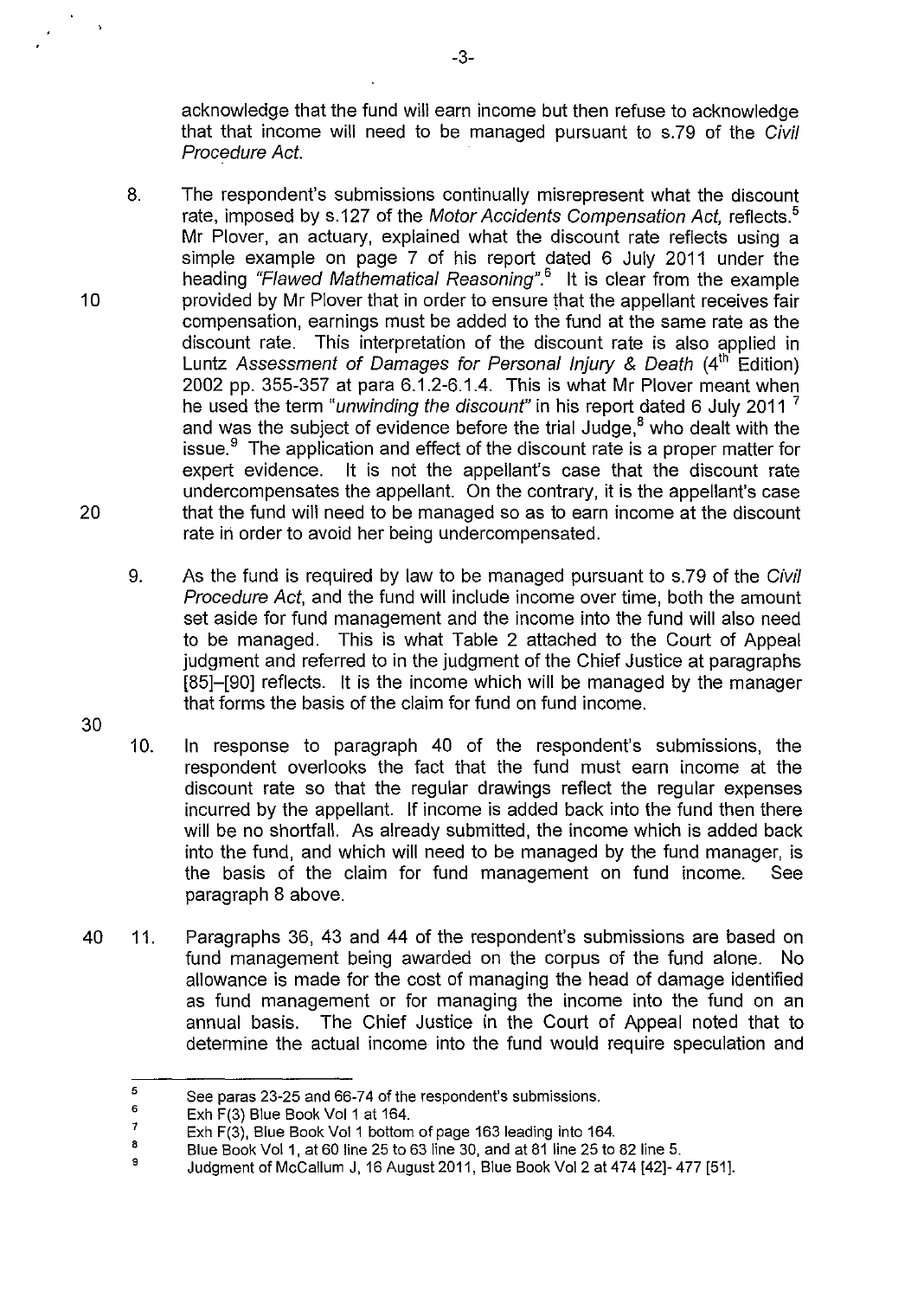was impermissible pursuant to Todorovic v Waller. The effect of the Chief Justice's judgment is to discount the allowance for future losses by the discount rate of 5% and ignore any income which will need to be managed. Such an approach, with respect, is illogical.

- 12. Further, the respondent correctly points out in paragraph 43 that pursuant to Todorovic v Waller any evidence as to the future performance of the fund is receivent in 10 Accordingly, the appellant is prevented from leading evidence as to what the fund will actually earn.<sup>11</sup> For this reason, applying 10 Todorovic v Waller and s.127 of the Motor Accidents Compensation Act, the appellant relies on the discount rate to reflect the assumed earnings rate. This reasoning is clearly explained by the expert evidence of Mr Plover, to provide numerical or mathematical consistency, which was not challenged by any other expert evidence at the trial.<sup>12</sup> See paragraph 8 above.
- 13. In paragraph 46 the respondent raises the issue of double counting which applies to the issue of fund management on fund management. The respondent raised this issue at trial but expressly eschewed it.<sup>13</sup> The expert evidence did not support a conclusion that double counting was involved. 20 On the contrary, the evidence of both experts was that there would be a shortfall if fund management was not allowed on the head of damage identified as fund management or on fund income.<sup>14</sup> Accordingly, the respondent should not be allowed to suggest double counting in this Court.
	- 14. Paragraph 50 of the respondent's submissions also misrepresents the appellant's submissions for the reasons set out in paras 8 and 12 above.
- 15. Paragraph 55 of the respondent's submissions does not reflect the evidence. As already noted in paragraph 8 of this reply, the appellant led 30 evidence from Mr Plover, an actuary, as to how the actuarial tables, which reflect the discount rate, are applied.
	- 16. Paragraphs 58 and 59 of the respondent's submissions do not address the issues upon which leave to appeal was granted.
	- 17. Paragraph 61 of the respondent's submissions does not reflect the evidence. We refer the Court to the expert evidence at the trial which confirmed that the calculation of this head of damage was not complex.<sup>15</sup>
- 40 18. We refer to paragraph 68 of the respondent's submissions and agree that the evidence established that the Trust Company Limited charged a fee per annum on the amount of money in the fund. The amount of money in the

-4-

<sup>10</sup>  Todorovic v Waller [1981] 150 CLR 402 at 409.3.

<sup>11</sup>  12 Contrary to the respondent's submission in para 96, there was evidence as to what income such a fund could potentially earn in Exh E which included an extract from the Annual Report of the NSW T & G (2009-2010) in Table 12 at Blue Book Vol 1 at 128.

Blue Book Vol 1 at 59 line 10; and Blue Book Vol 1 at 81 line 30.

<sup>13</sup>  14 Blue Book Vol 1 at 75 line 40 to 77 line 10. See also Blue Book Vol 1 at 74 lines 30-40.

Blue Book Vol 1 at 72 line 15 to 73 line 25. See also Exh F(2), report of Mr Plover, Cumptson Sarjeant Pty Ltd, dated 9 November 2010, Blue Book Vol 1 at 143.

<sup>15</sup>  Blue Book Vol 1 at 71 line 5 to line 25